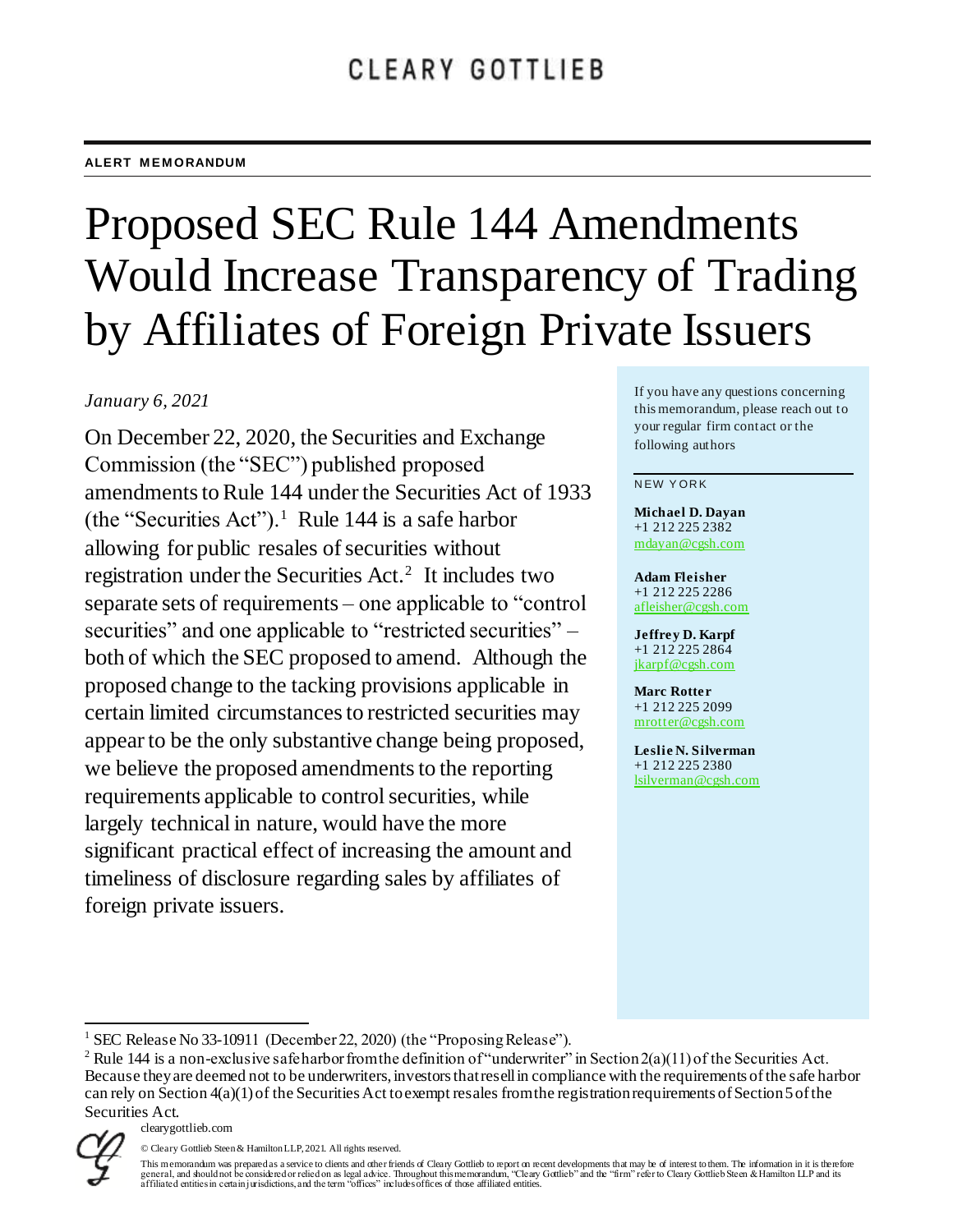## **Proposed Changes to the Requirements Applicable to Control Securities**

Whether a security is a "control security" depends on the investor's relationship with the issuer – whether the investor is an "affiliate" $3$  – and not how the securities were acquired. Investors holding "control securities" can rely on Rule 144 only if the issuer meets certain public information requirements, the resale complies with strict manner of sale and volume requirements and (unless the resale fits under certain *de minimis*thresholds) the investor files a Form 144 with the SEC. In the Proposing Release, the SEC proposed three significant changes to Form 144 filing requirements:

- Eliminating the filing requirement for resales of securities issued by companies that are not "subject to"<sup>4</sup> reporting requirements of the Securities Exchange Act of 1934 (the "Exchange Act").
- Requiring the Form 144s to be filed electronically on the SEC's EDGAR system, which will make them immediately and readily available to the public.

Changing the filing deadline from the date that an order is placed with a broker or sale executed with a market maker to the second business day after the transaction has been executed, which would make the filing deadline consistent with the requirement for Form 4 filing.<sup>5</sup>

Investors currently have the ability to file Form 144s in paper form, rather than electronically, by mailing the forms to the SEC at the filing deadline. As the SEC notes in the Proposing Release, currently the "vast majority" of Form 144s are filed in paper form.<sup>6</sup> Form 144s filed in paper form are not readily available to the public – they can be accessed only at the SEC's public reference room or via a third-party commercial database. In the Proposing Release, the SEC notes that prior to the COVID-19 pandemic most Form 144s became available via a commercial database six days after receipt by the SEC.<sup>7</sup> Form 144s filed on EDGAR become immediately available to the public on the SEC's website.

For affiliates of foreign private issuers, which are not subject to Section 16 of the Exchange Act, $8$  a Form 144 is the only public disclosure the affiliate seller may be required to make at or around the time of sale. <sup>9</sup> As a result, under the current rules the market

l

 $3$  An "affiliate" of an issuer is defined as "a person that directly, or indirectly through one or more intermediaries, controls, or is controlled by, or is under common control with, such issuer." Whether or not a person is an affiliate of an issuer is a facts and circumstances determination that depends on an evaluation of all indicia of control that the person might have – for example, the size of that person's holdings, status as a director or officer (or rights to appoint a director), contractual rights, limitations on matters such as voting or resales and the level of influence held by other holders and persons.

<sup>4</sup> Under the proposed rule, it appears that investors would not be required to file Form 144s with respect to securities issued by companies that voluntarily file reports under the Exchange Act. See Securities Act Rules, Compliance and Disclosure Interpretations Question 131.07.

 $5$  Section 16 insiders – generally holders of more than 10% of a class of Exchange Act-registered voting equity securities (or members of a "group" that holds more than 10%), officers and directors – are required to file a Form 4 to report transactions in equity securities of the relevant issuer within two business days of executing the transaction

unless the transaction falls within a limited number of exemptions.

<sup>6</sup> Proposing Release at 18. Since April 2020, the SEC has been accepting emailed submissions of Form 144s due to the COVID-19 pandemic.

 $7$  Proposing Release at 45.

<sup>8</sup> Securities issued by foreign private issuers are exempt from Section 16. See Exchange Act Rule 3a12-3. <sup>9</sup> Investors that beneficially own (or that are part of a group that beneficially owns) more than 5% of a class of Exchange Act-registered voting equity securities are required to file a Schedule 13D disclosing their beneficial ownership within 10 days after exceeding the 5% threshold and, among other items, any transactions in the relevant class that occurred within the 60 days preceding the filing. Investors are required to "promptly" amend Schedule 13D when there is any material change in the information disclosed. Exchange Act Rule 13d-2(a) provides that "an acquisition or disposition of beneficial ownership of securities in an amount equal to one percent or more of the class of securities shall be deemed 'material'; … acquisitions or dispositions of less than those amounts may be material,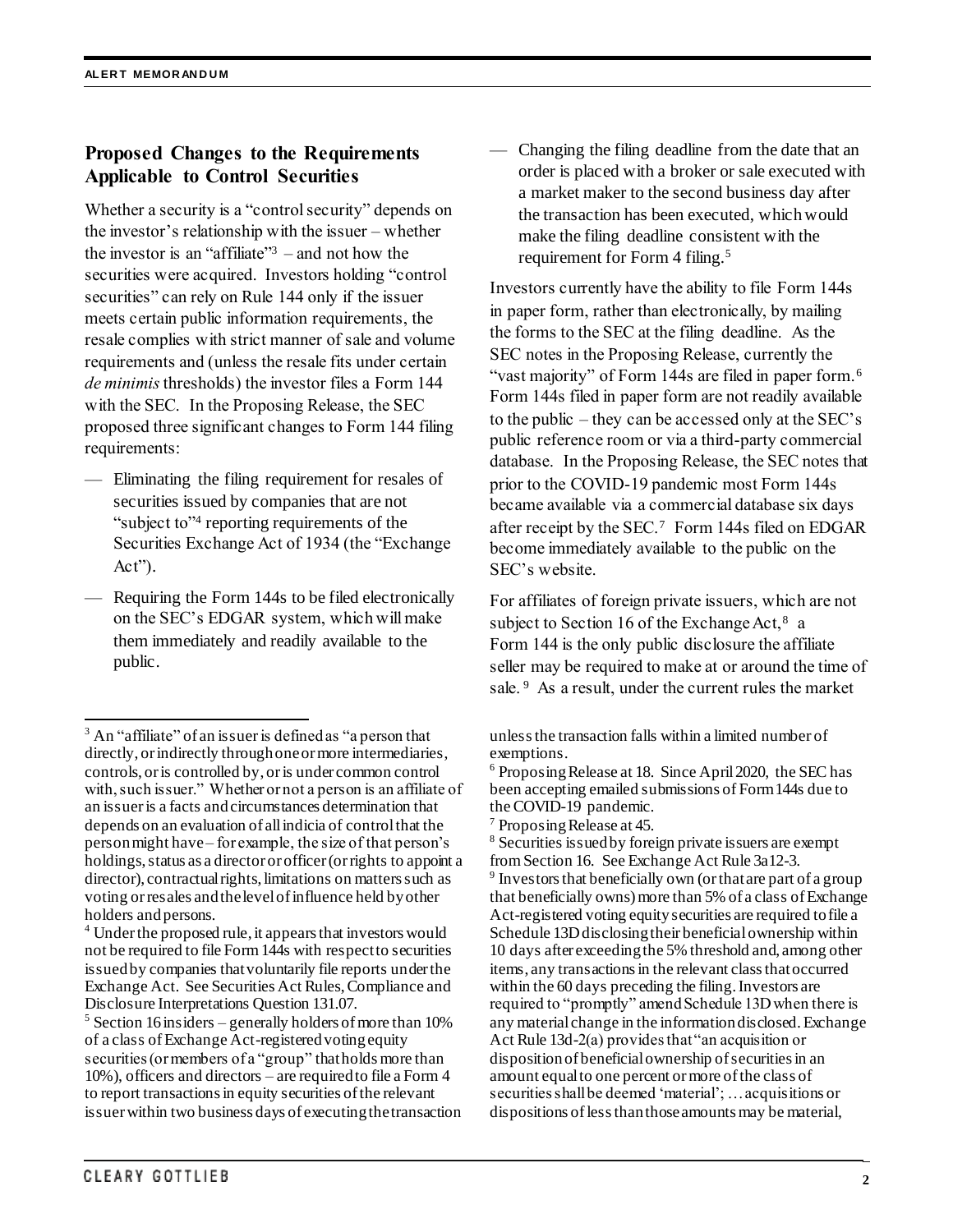may not become aware of sales by affiliates for an extended period of time because disclosure requirements other than filing of a Form 144 often do not apply to their sales, there is a significant delay between when a paper Form 144 is submitted and when it becomes electronically available and, even when Form 144s filed in paper become electronically available, they are accessible only through commercial databases. Under the SEC's proposal, the market would become aware of sales made by affiliates in reliance on Rule 144 within two business days of when the transaction is executed.<sup>10</sup>

## **Proposed Changes to the Requirements Applicable to Restricted Securities**

In contrast to "control securities," whether a security is a "restricted security" is determined by how the securities were acquired and not on the investor's relationship with the issuer – whether the securities were acquired "directly or indirectly from the issuer, or from an affiliate of the issuer, in a transaction or chain of transactions not involving any public offering" or in certain types of exempt offerings listed in the definition of "restricted securities" in Rule 144. The key requirement of Rule 144 applicable to restricted securities is that the securities need to be held for a certain period of time before the safe harbor is available. The holding period begins to run when the securities are fully paid for and is either 6 or 12 months long, depending on whether the issuer has been subject to reporting requirements under the Exchange Act for at least 90 days and is current with certain reporting requirements.

Rule  $144(d)(3)$  sets out "tacking" rules – situations in which a period prior to an investor's acquisition of the securities being sold can be included as part of (or "tacked" onto) that investor's holding period. Under the current tacking rules, an investor that obtains securities from an issuer ("underlying securities") in exchange solely for other securities of the issuer ("overlying securities") can include the period during which that investor held the overlying securities when determining its holding period with respect to the underlying securities. That tacking rule is widely relied on in connection with, for example, convertible notes and cashless exercises of warrants.

The SEC proposed narrowing that tacking rule to exclude underlying securities if:

- the terms of the overlying securities provide that the number of underlying securities received on conversion or exchange of the overlying securities will be adjusted, in whole or part, for declines in the "market value" of the underlying securities (other than for "stock splits, dividends, or other issuer-initiated changes in its capitalization"); and
- at the time of the conversion or exchange, the issuer does not have a class of securities listed or approved for listing on a national securities exchange.

The SEC's rationale for the proposed change is that under the current rules an investor could purchase a "market-adjustable security," hold that security for the requisite period under Rule 144 and then convert or exchange it for underlying securities – knowing that the conversion or exchange rate will be below the market value of the underlying securities at the time it

 $\overline{a}$ 

depending upon the facts and circumstances." However, shareholders that acquired their stake in an issuer prior to its initial public offering, including controlling shareholders, are often able to rely on Exchange Act Rule 13d-1(d) to file a short-form Schedule 13G, which need be amended only annually in mid-February, rather than a Schedule 13D. <sup>10</sup> The SEC's proposal to allow holders to delay filing of a Form 144 to the second business day after a trade is executed may also affect the calculation of the volume limit under Rule 144. That limit (the greater of 1% of the outstanding securities of the relevant class and the average

reported weekly trading volume for the past four calendar weeks) is determined as of the time the Form 144 is filed. However, because the SEC allows investors to file an amended Form 144 to take advantage of increases in the volume limit, it is unlikely the increased time to file a Form144 will have a material effect. Of course, the impact of the filing timing on calculation of the volume limit may induce investors to file in advance of the two day deadline if the deadline falls in the next calendar week and they expect that the limit will decline because a higher volume week is replaced in the calculation.